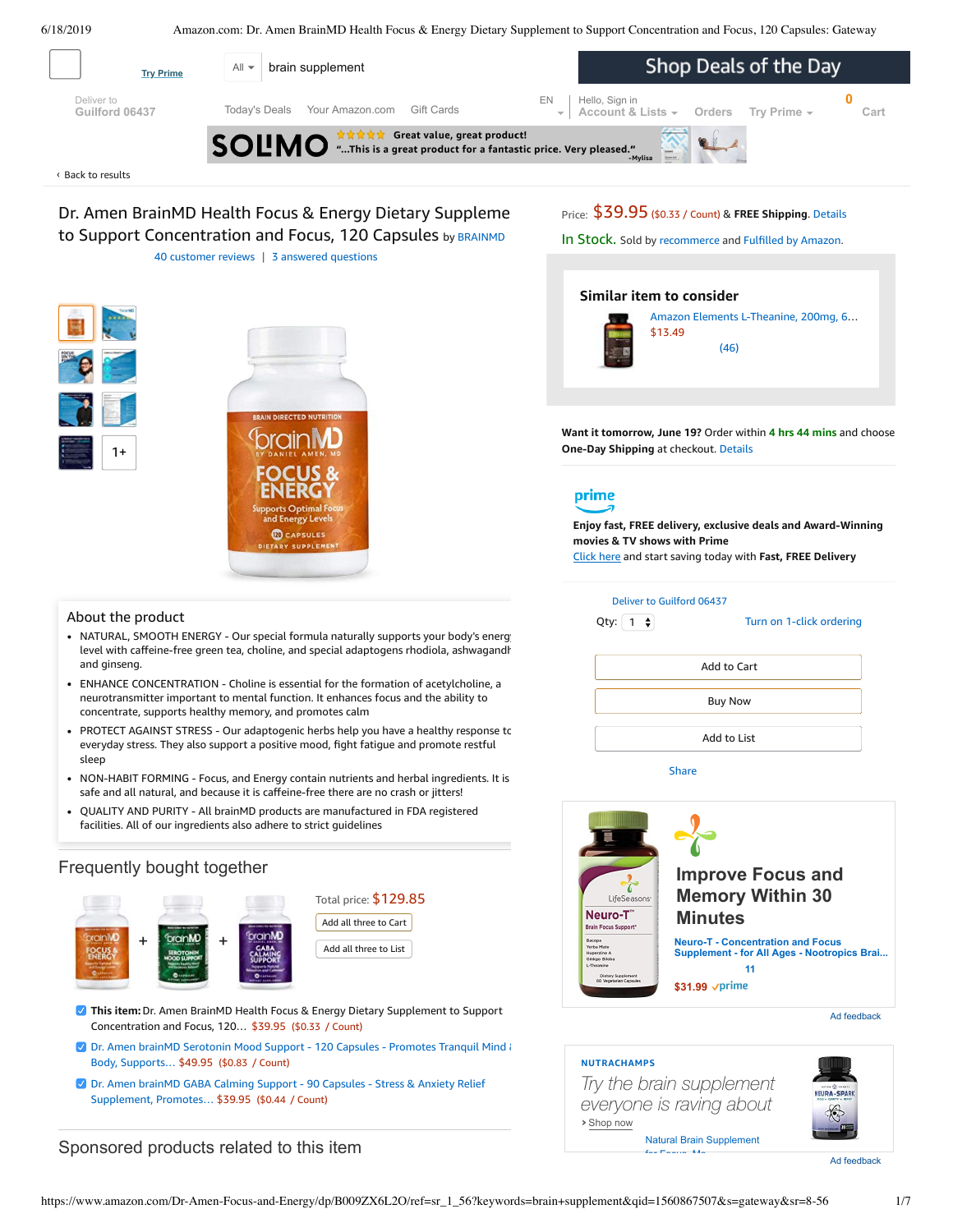

What other items do customers buy after viewing this item?

|                                | Dr. Amen brainMD Omega-3 Power - 60 Capsules - Joint, Heart & Immune Support Supplement,<br>Promotes Positive Mood & Focus, Contains DHA & EPA - Gluten-Free - 30 Servings<br>29<br>\$24.95                         |
|--------------------------------|---------------------------------------------------------------------------------------------------------------------------------------------------------------------------------------------------------------------|
| SportMD                        | Dr. Amen brainMD NeuroLink - 180 Capsules - Stress Relief & Mood Support Supplement,<br>Promotes Optimal Brain Function, Focus & Concentration - Gluten-Free - 45 Servings<br>8<br>\$39.95                          |
| branM<br>SE ROTON<br>OOD SUPPO | Dr. Amen brainMD Serotonin Mood Support - 120 Capsules - Promotes Tranquil Mind & Body,<br>Supports Calm, Emotional Balance & Healthy Weight Management - 30 Servings<br>22<br>\$49.95                              |
| <b>ToramMD</b><br><b>MAX</b>   | Dr. Amen brainMD Brain & Body Power Max - 420 Capsules - Complete Wellness Support<br>Supplement, Promotes Recall & Retention, Focus, Emotional Balance & Positive Mood - 30 Day<br><b>Supply</b><br>11<br>\$118.96 |

# Special offers and product promotions

**[Your cost could be \\$0.00 instead of \\$39.95](https://www.amazon.com/gp/cobrandcard/marketing.html?pr=con321&inc=50gcUnrec&ts=135mmaxi0fsbd7xdt3tbwhzcqlyd4gn&dasin=B009ZX6L2O&plattr=math&place=detailpage&imp=1a10ee32-4e76-4612-9e98-27ca5ff54d24)**! Get a **\$50 Amazon.com Gift Card** instantly upon approval for the **Amazon Rewards Visa Card** Apply now

# **Have a question?**

Find answers in product info, Q&As, reviews

# Product description

Do you ever feel tired, or distracted? Our lives are crazy and sometimes we need help feeling energized and staying focused. Focus & Energy offers that natural focus and energy boost, without the jitters or sugar crash that come with caffeinated drinks.

Focus & Energy helps support a healthy metabolic adaptation to cope with stress. Try Focus and Energy to help concentrate so more can get done, easing the stress! Focus & Energy contains five ingredients that work on multiple mechanisms in your brain and body to provide the benefits you need. Caffeine-free green tea extract boosts blood flow and protects energy metabolism. Choline which helps the brain make acetylcholine to enhance concentration and promote calm. Focus and Energy also contain three intensively researched adaptogenic herbal concentrates-ashwagandha, rhodiola, and ginseng-to support the body's adaptive responses to stress, support attention and other mental focus, and increase energy during the day.

#### **From the Manufacturer**

- BrainMD Health products are manufactured in GMP-certified facilities in North America and tested for purity and potency. We take great care in formulating all of our products to source the best ingredients, at safe and powerful doses, without unnecessary additives.
- Focus & Energy does not contain milk, dairy, gluten, wheat, yeast, soy, eggs, corn, or artificial colors and flavorings.
- Take two to three capsules, twice daily with meals or as directed by a nutritionally informed physician. 30 doses in each bottle.
- Focus & Energy is not recommended to take in the evening, as its energy-enhancing components may interfere with a restful night's sleep.
- Keep out of reach of children. Store at room temperature in a dry place. Do not use is clear neck seal is broken or missing.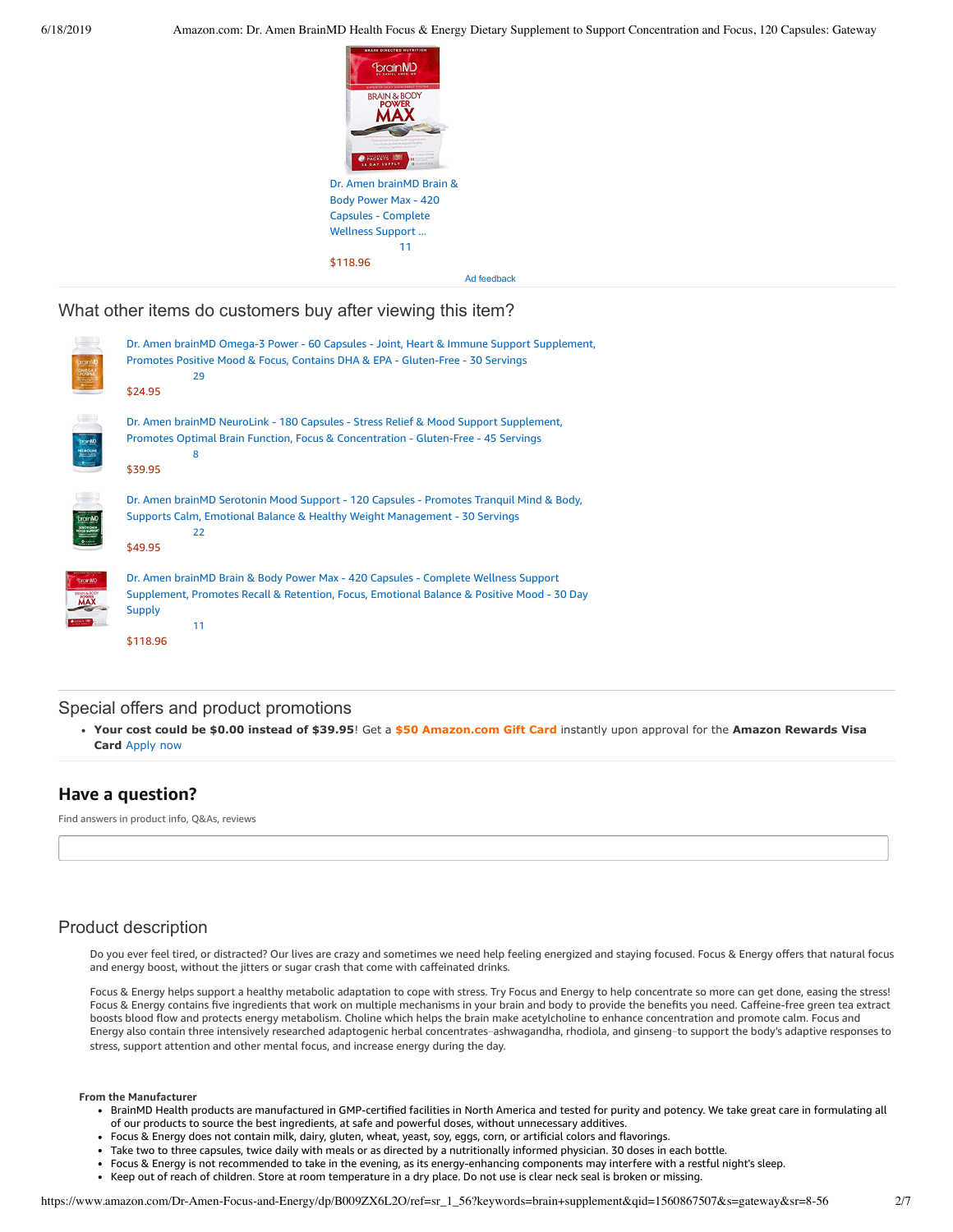6/18/2019 Amazon.com: Dr. Amen BrainMD Health Focus & Energy Dietary Supplement to Support Concentration and Focus, 120 Capsules: Gateway

These statements have not been evaluated by the Food and Drug Administration. This product is not intended to diagnose, treat, cure, or prevent any disease.

#### Product details

**Product Dimensions:** 2.2 x 1.6 x 3.7 inches ; 2.4 ounces

**Shipping Weight:** 4 ounces [\(View shipping rates and policies\)](https://www.amazon.com/gp/help/seller/shipping.html/ref=dp_pd_shipping?ie=UTF8&asin=B009ZX6L2O&seller=ATVPDKIKX0DER)

**ASIN:** B009ZX6L2O

**UPC:** 857568003116

**Average Customer Review:** [40 customer reviews](https://www.amazon.com/product-reviews/B009ZX6L2O/ref=acr_dpproductdetail_text?ie=UTF8&showViewpoints=1)

**Amazon Best Sellers Rank:** #54,173 in Health & Household ([See Top 100 in Health & Household\)](https://www.amazon.com/gp/bestsellers/hpc/ref=pd_zg_ts_hpc) #2805 in [Herbal Supplements](https://www.amazon.com/gp/bestsellers/hpc/3764461/ref=pd_zg_hrsr_hpc)

Would you like to **tell us about a lower price**?

# Related Video Shorts (0) [Upload](https://www.amazon.com/creatorhub/video/upload?productASIN=B009ZX6L2O&referringURL=ZHAvQjAwOVpYNkwyTw%3D%3D&ref=RVSW) your video



**Be the first video**

Your name here

### Important information

#### **Legal Disclaimer**

Statements regarding dietary supplements have not been evaluated by the FDA and are not intended to diagnose, treat, cure, or prevent any disease or health condition.

### Sponsored products related to this item



guaranteed

<span id="page-2-0"></span>Shop now

B **BUTTONED DOWN**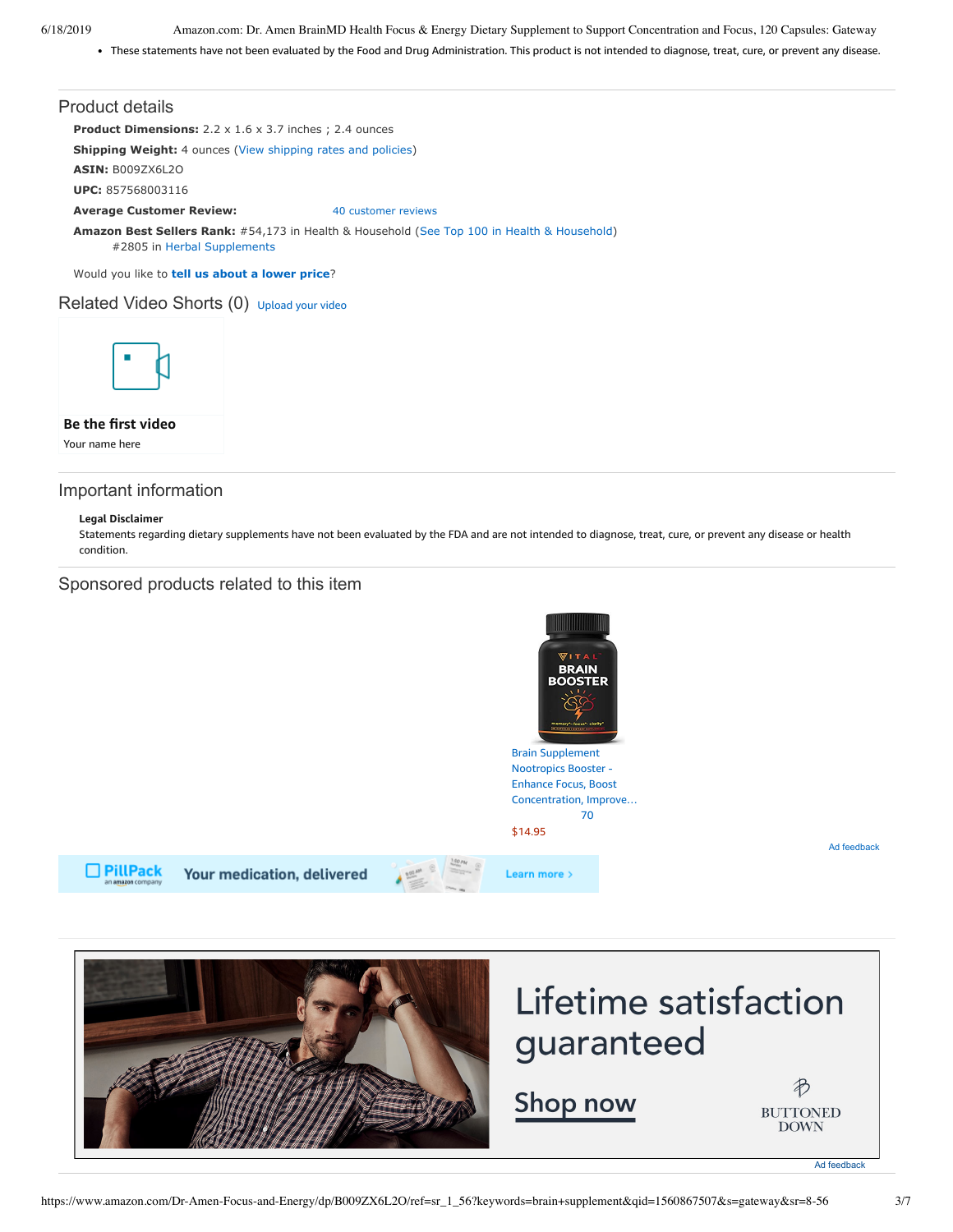### Customer Questions & Answers

[See questions and answers](https://www.amazon.com/ask/questions/asin/B009ZX6L2O/ref=cm_cd_dp_lla_ql_ll)

# <span id="page-3-0"></span>**[40 customer](https://www.amazon.com/BrainMD-Dietary-Supplement-Concentration-Capsules/product-reviews/B009ZX6L2O/ref=cm_cr_dp_d_show_all_top?ie=UTF8&reviewerType=all_reviews) reviews**

3.5 out of 5 [stars](javascript:void(0))

| 5 star | 57% |
|--------|-----|
| 4 star | 5%  |
| 3 star | 13% |
| 2 star | 13% |
| 1 star | 12% |
|        |     |

### **Review this product**

Share your thoughts with other customers



## **Read reviews that mention**

| focus and energy                                                                                                                                                                                                                                                                 | taking              | adhd         | amen | difference | helps |  |
|----------------------------------------------------------------------------------------------------------------------------------------------------------------------------------------------------------------------------------------------------------------------------------|---------------------|--------------|------|------------|-------|--|
| medication                                                                                                                                                                                                                                                                       |                     |              |      |            |       |  |
| Showing 1-8 of 40 reviews                                                                                                                                                                                                                                                        |                     |              |      |            |       |  |
| <b>Top Reviews</b>                                                                                                                                                                                                                                                               |                     |              |      |            |       |  |
| Gigi                                                                                                                                                                                                                                                                             |                     |              |      |            |       |  |
| <b>Really works!</b>                                                                                                                                                                                                                                                             |                     |              |      |            |       |  |
| May 9, 2017<br><b>Verified Purchase</b>                                                                                                                                                                                                                                          |                     |              |      |            |       |  |
| This is one of those few products that really works. I noticed more focus, concentration and clarity after<br>just a few days taking this product. I have fibromyalgia and the "brain fog" can be debilitating. This really<br>helps me function and get things done, Excellent! |                     |              |      |            |       |  |
| 9 people found this helpful                                                                                                                                                                                                                                                      |                     |              |      |            |       |  |
| Helpful                                                                                                                                                                                                                                                                          | Comment             | Report abuse |      |            |       |  |
| mikaila                                                                                                                                                                                                                                                                          |                     |              |      |            |       |  |
|                                                                                                                                                                                                                                                                                  | It actually works!! |              |      |            |       |  |
| January 24, 2019                                                                                                                                                                                                                                                                 |                     |              |      |            |       |  |

**Verified Purchase**

For many years I have suffered from severe mental fatigue as I can remember who months where I fight sleep behind the wheel or nod off at work regardless of the prior nights sleep. I am also very sensitive to caffeine or other energy products. So i started to take this product one pill a day and I have noticed after a day or two that my mind almost doesn't fatigue. The BrainMD doesn't give me more physical energy or mental energy like drinking a couple cups of coffee but it makes a huge difference in my overall alertness during the day. So if your story is similar to mines I suggest trying this product because it's amazing.

A couple side effects I've noticed is a slight regurgitation taste in the back of throat if I take this with food. I have taken it without food and have had no side effects but I'm not sure if this needs to be take with food or not.

Maybe it doesn't work for everyone , but even as a one time purchase I'd suggest giving this product a try

One person found this helpful

[Comment](https://www.amazon.com/gp/customer-reviews/R3CY10Q6N9OGBC/ref=cm_cr_dp_d_rvw_btm?ie=UTF8&ASIN=B009ZX6L2O#wasThisHelpful) [Report](https://www.amazon.com/hz/reviews-render/report-abuse?ie=UTF8&voteDomain=Reviews&ref=cm_cr_dp_d_rvw_hlp&csrfT=gvxDqpADGjbJ4AcPAPkRXpD2Ae06pCumlqOYf8AAAAABAAAAAF0I9SByYXcAAAAA%2B4kUEk%2F7iMGR3xPcX6iU&entityId=R3CY10Q6N9OGBC&sessionId=143-6729050-3493109) abuse [Helpful](https://www.amazon.com/ap/signin?openid.return_to=https%3A%2F%2Fwww.amazon.com%2Fdp%2FB009ZX6L2O%2Fref%3Dcm_cr_dp_d_vote_lft%3Fie%3DUTF8%26voteInstanceId%3DR3CY10Q6N9OGBC%26voteValue%3D1%26csrfT%3DgvxDqpADGjbJ4AcPAPkRXpD2Ae06pCumlqOYf8AAAAABAAAAAF0I9SByYXcAAAAA%252B4kUEk%252F7iMGR3xPcX6iU%23R3CY10Q6N9OGBC&openid.identity=http%3A%2F%2Fspecs.openid.net%2Fauth%2F2.0%2Fidentifier_select&openid.claimed_id=http%3A%2F%2Fspecs.openid.net%2Fauth%2F2.0%2Fidentifier_select&openid.assoc_handle=usflex&openid.mode=checkid_setup&openid.ns=http%3A%2F%2Fspecs.openid.net%2Fauth%2F2.0)

Garrett Keniston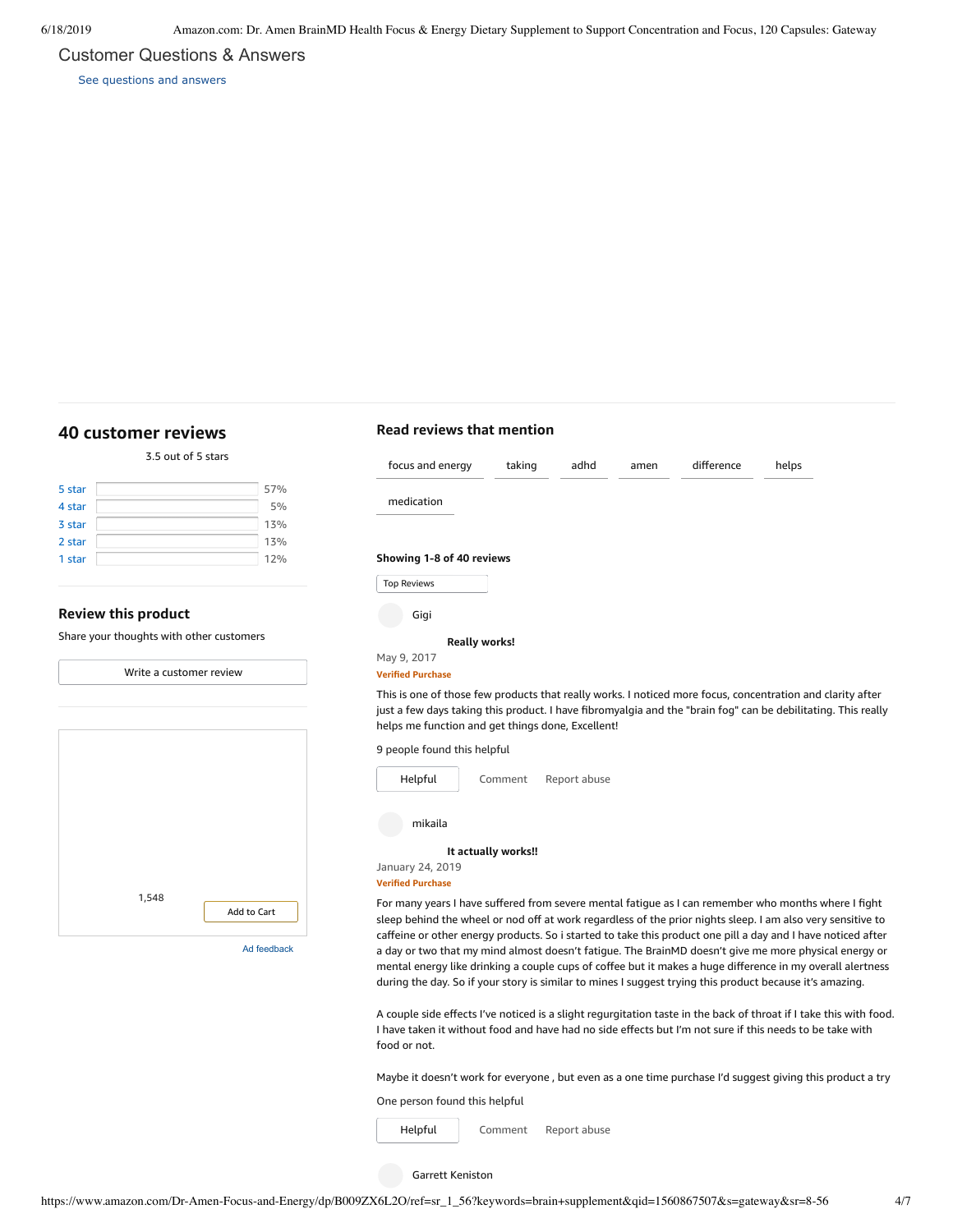# **[Good,](https://www.amazon.com/gp/customer-reviews/R2D7YRR7PR10H2/ref=cm_cr_dp_d_rvw_ttl?ie=UTF8&ASIN=B009ZX6L2O) not great.**

April 24, 2016 **Verified Purchase**

This product has help me with focus and impulse control. I'm less moody and much more predictable. So far no side affects like with medication. No jitters or crash. A bit pricey, but at this point I'm willing to accept it.

9 people found this helpful

| Helpful   | Comment | Report abuse |  |
|-----------|---------|--------------|--|
| Steven S. |         |              |  |

**Not at first, but a daily [staple.](https://www.amazon.com/gp/customer-reviews/R31PQ6OCF2PAMZ/ref=cm_cr_dp_d_rvw_ttl?ie=UTF8&ASIN=B009ZX6L2O)**

#### August 13, 2015 **Verified Purchase**

Medicinal for the body and mind. When I first started taking focus and energy I didn't care much for it. Mostly because I thought it might have been reacting with some supplements I was already taking. However, I take it everyday and it has helped me recover tremendously! I would recommend it.

8 people found this helpful

| Helpful                                      | Comment              | Report abuse                                                                                                                                                                                            |
|----------------------------------------------|----------------------|---------------------------------------------------------------------------------------------------------------------------------------------------------------------------------------------------------|
| Amazon Customer                              |                      |                                                                                                                                                                                                         |
|                                              | <b>Five Stars</b>    |                                                                                                                                                                                                         |
| May 17, 2017<br><b>Verified Purchase</b>     |                      |                                                                                                                                                                                                         |
|                                              |                      | Love this product notice a day when I don't take it. Easy on the stomach.                                                                                                                               |
| 5 people found this helpful                  |                      |                                                                                                                                                                                                         |
| Helpful                                      | Comment              | Report abuse                                                                                                                                                                                            |
| Kristie Hix                                  |                      |                                                                                                                                                                                                         |
|                                              |                      | I do feel better. Can't wait to see what it will do                                                                                                                                                     |
| January 22, 2018<br><b>Verified Purchase</b> |                      |                                                                                                                                                                                                         |
|                                              |                      | Doctor put me on it to help with my stress level. I have been on it for over a month. I do feel better. Can't<br>wait to see what it will do with me taking it longer.                                  |
| One person found this helpful                |                      |                                                                                                                                                                                                         |
| Helpful                                      | Comment              | Report abuse                                                                                                                                                                                            |
| M. Briggs                                    |                      |                                                                                                                                                                                                         |
|                                              | no positive feelings |                                                                                                                                                                                                         |
| May 18, 2019<br><b>Verified Purchase</b>     |                      |                                                                                                                                                                                                         |
|                                              |                      | Dr. Amen BrainMD did not make me feel better in any way. It also seemed to negatively interact with<br>some other medication I am taking., (I don't take many.) Heart palpitations came out of nowhere. |
| Helpful                                      | Comment              | Report abuse                                                                                                                                                                                            |
| DyG                                          |                      |                                                                                                                                                                                                         |
|                                              | <b>Three Stars</b>   |                                                                                                                                                                                                         |
| October 6, 2017<br><b>Verified Purchase</b>  |                      |                                                                                                                                                                                                         |
| I didn't notice any difference.              |                      |                                                                                                                                                                                                         |
| One person found this helpful                |                      |                                                                                                                                                                                                         |
| Helpful                                      | Comment              | Report abuse                                                                                                                                                                                            |

**See all 40 [reviews](https://www.amazon.com/BrainMD-Dietary-Supplement-Concentration-Capsules/product-reviews/B009ZX6L2O/ref=cm_cr_dp_d_show_all_btm?ie=UTF8&reviewerType=all_reviews)**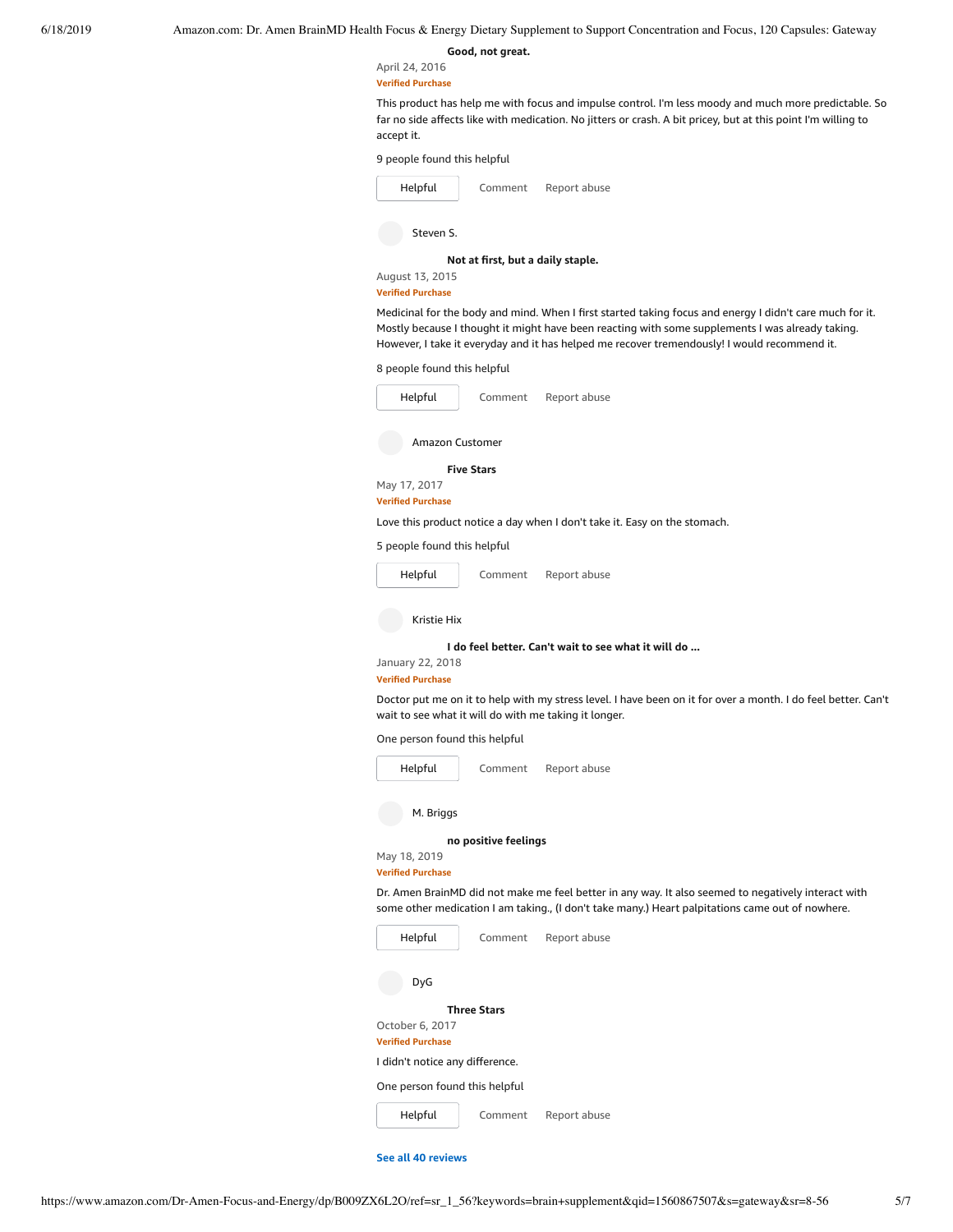Write a [customer](https://www.amazon.com/review/create-review/ref=cm_cr_dp_d_wr_but_btm?ie=UTF8&channel=glance-detail&asin=B009ZX6L2O) review

### Set up an Amazon Giveaway



Amazon Giveaway allows you to run promotional giveaways in order to create buzz, reward your audience, and attract new followers and customers. Learn more about Amazon [Giveaway](https://www.amazon.com/gp/giveaway/home?ref=aga_dp_lm)

**This item:** Dr. Amen BrainMD Health Focus & Energy Dietary Supplement to Support Concentration and Focus, 120 Capsules

Set up a [giveaway](https://www.amazon.com/giveaway/host/setup/ref=aga_h_su_dp?_encoding=UTF8&asin=B009ZX6L2O)

## Customers who bought this item also bought



Dr. Amen brainMD [Serotonin](https://www.amazon.com/Serotonin-Support-Natural-Supplement-Enhance/dp/B009ZXDUUA/ref=pd_sim_121_1/143-6729050-3493109?_encoding=UTF8&pd_rd_i=B009ZXDUUA&pd_rd_r=6304ef26-91d5-11e9-97ca-c105db7db679&pd_rd_w=GqfGn&pd_rd_wg=br5FN&pf_rd_p=90485860-83e9-4fd9-b838-b28a9b7fda30&pf_rd_r=07Y84TGVKZ9AAQ2X5ZQK&psc=1&refRID=07Y84TGVKZ9AAQ2X5ZQK) Mood Support - 120 Capsules - Promotes Tranquil Mind & Body,… [22](https://www.amazon.com/product-reviews/B009ZXDUUA/ref=pd_sim_121_cr_1/143-6729050-3493109?ie=UTF8&pd_rd_i=B009ZXDUUA&pd_rd_r=6304ef26-91d5-11e9-97ca-c105db7db679&pd_rd_w=GqfGn&pd_rd_wg=br5FN&pf_rd_p=90485860-83e9-4fd9-b838-b28a9b7fda30&pf_rd_r=07Y84TGVKZ9AAQ2X5ZQK&refRID=07Y84TGVKZ9AAQ2X5ZQK) [\\$49.95](https://www.amazon.com/Serotonin-Support-Natural-Supplement-Enhance/dp/B009ZXDUUA/ref=pd_sim_121_1/143-6729050-3493109?_encoding=UTF8&pd_rd_i=B009ZXDUUA&pd_rd_r=6304ef26-91d5-11e9-97ca-c105db7db679&pd_rd_w=GqfGn&pd_rd_wg=br5FN&pf_rd_p=90485860-83e9-4fd9-b838-b28a9b7fda30&pf_rd_r=07Y84TGVKZ9AAQ2X5ZQK&psc=1&refRID=07Y84TGVKZ9AAQ2X5ZQK)



#### **Pages with related products.** See and discover other items: [choline](https://www.amazon.com/slp/choline-extract/z3d9ezhfg5uz4wm?_encoding=UTF8&ref_=fs_blw_d_clp_1) extract

Disclaimer: While we work to ensure that product information is correct, on occasion manufacturers may alter their ingredient lists. Actual product packaging and materials may contain more and/or different information than that shown on our Web site. We recommend that you do not solely rely on the information presented and that you always read labels, warnings, and directions before using or consuming a product. For additional information about a product, please contact the manufacturer. Content on this site is for reference purposes and is not intended to substitute for advice given by a physician, pharmacist, or other licensed health-care professional. You should not use this information as self-diagnosis or for treating a health problem or disease. Contact your health-care provider immediately if you suspect that you have a medical problem. Information and statements regarding dietary supplements have not been evaluated by the Food and Drug Administration and are not intended to diagnose, treat, cure, or prevent any disease or health condition. Amazon.com assumes no liability for inaccuracies or misstatements about products.

[Back to top](#page-0-0)

| <b>Get to Know Us</b>             | Make Money with Us           | <b>Amazon Payment Products</b>      | Let Us Help You                 |
|-----------------------------------|------------------------------|-------------------------------------|---------------------------------|
| Careers                           | Sell on Amazon               | Amazon Rewards Visa Signature Cards | Your Account                    |
| <b>Blog</b>                       | Sell Under Private Brands    | Amazon.com Store Card               | Your Orders                     |
| About Amazon                      | Sell on Amazon Handmade      | Amazon Business Card                | Shipping Rates & Policies       |
| Press Center                      | Sell Your Services on Amazon | Amazon.com Corporate Credit Line    | Amazon Prime                    |
| <b>Investor Relations</b>         | Sell on Amazon Business      | Shop with Points                    | Returns & Replacements          |
| Amazon Devices                    | Sell Your Apps on Amazon     | Credit Card Marketplace             | Manage Your Content and Devices |
| Tour an Amazon Fulfillment Center | Become an Affiliate          | Reload Your Balance                 | Amazon Assistant                |
|                                   | Advertise Your Products      | Amazon Currency Converter           | Help                            |
|                                   | Self-Publish with Us         |                                     |                                 |

https://www.amazon.com/Dr-Amen-Focus-and-Energy/dp/B009ZX6L2O/ref=sr\_1\_56?keywords=brain+supplement&qid=1560867507&s=gateway&sr=8-56 6/7